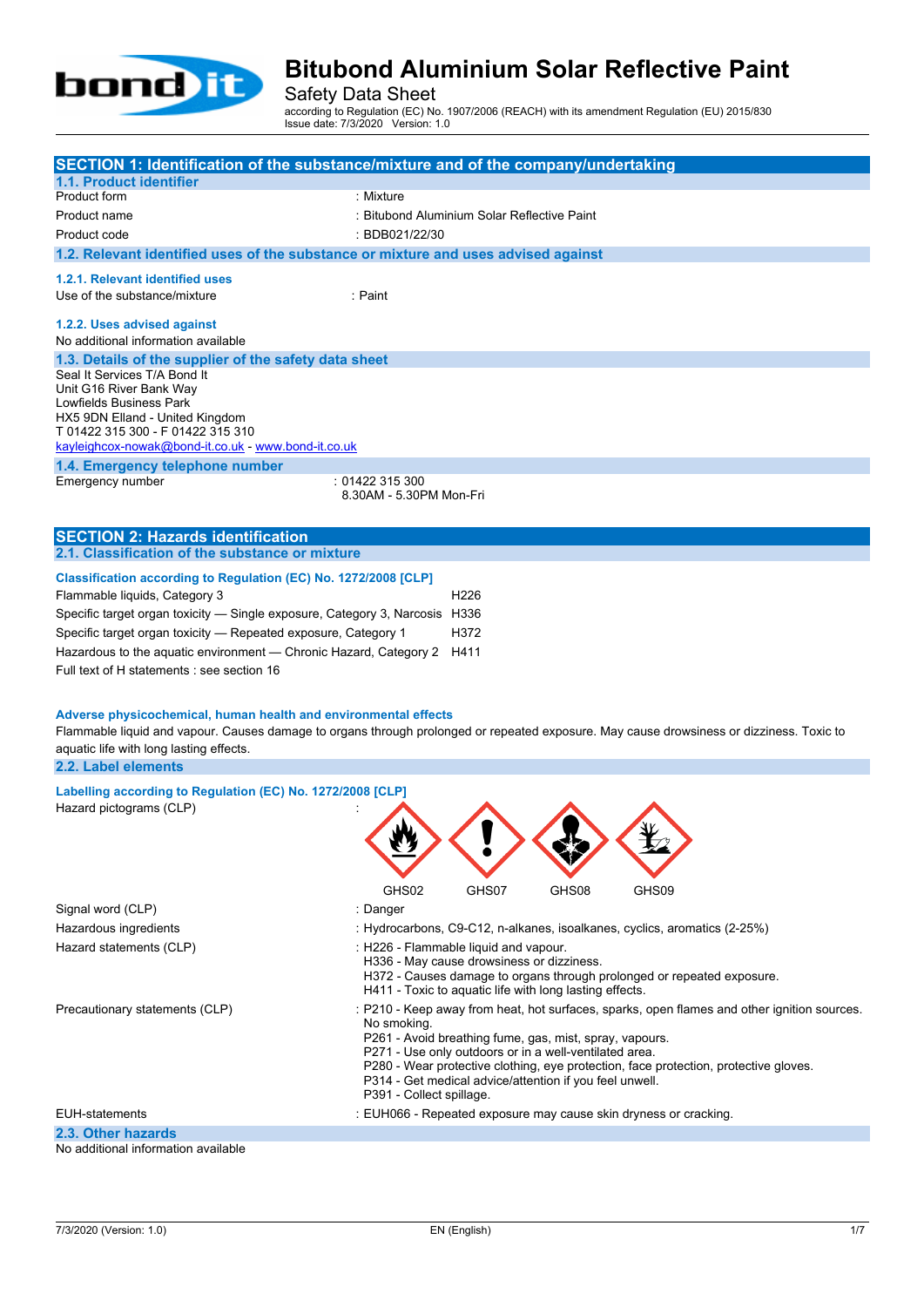Safety Data Sheet

according to Regulation (EC) No. 1907/2006 (REACH) with its amendment Regulation (EU) 2015/830

| <b>SECTION 3: Composition/information on ingredients</b>                   |                           |               |                                                                                                          |
|----------------------------------------------------------------------------|---------------------------|---------------|----------------------------------------------------------------------------------------------------------|
| 3.1. Substances                                                            |                           |               |                                                                                                          |
| Not applicable                                                             |                           |               |                                                                                                          |
| 3.2. Mixtures                                                              |                           |               |                                                                                                          |
| <b>Name</b>                                                                | <b>Product identifier</b> | $\frac{9}{6}$ | <b>Classification according to</b><br><b>Regulation (EC) No.</b><br>1272/2008 [CLP]                      |
| Hydrocarbons, C9-C12, n-alkanes, isoalkanes,<br>cyclics, aromatics (2-25%) | (EC-No.) 919-446-0        | $>=30 - 50$   | Flam. Liq. 3, H226<br>STOT SE 3. H336<br>STOT RE 1, H372<br>Asp. Tox. 1, H304<br>Aquatic Chronic 2, H411 |

Full text of H-statements: see section 16

| <b>SECTION 4: First aid measures</b>                                            |                                                                                 |  |
|---------------------------------------------------------------------------------|---------------------------------------------------------------------------------|--|
| 4.1. Description of first aid measures                                          |                                                                                 |  |
| First-aid measures general                                                      | : Call a poison center or a doctor if you feel unwell.                          |  |
| First-aid measures after inhalation                                             | : Remove person to fresh air and keep comfortable for breathing.                |  |
| First-aid measures after skin contact                                           | : Rinse skin with water/shower. Take off immediately all contaminated clothing. |  |
| First-aid measures after eye contact                                            | : Rinse eyes with water as a precaution.                                        |  |
| First-aid measures after ingestion                                              | : Call a poison center or a doctor if you feel unwell.                          |  |
| 4.2. Most important symptoms and effects, both acute and delayed                |                                                                                 |  |
| Symptoms/effects                                                                | : May cause drowsiness or dizziness.                                            |  |
| Symptoms/effects after inhalation                                               | : May cause respiratory irritation.                                             |  |
| Symptoms/effects after skin contact                                             | : May cause slight irritation to the skin.                                      |  |
| Symptoms/effects after eye contact                                              | : May cause slight irritation.                                                  |  |
| Symptoms/effects after ingestion                                                | : May cause irritation to the digestive tract.                                  |  |
| 4.3. Indication of any immediate medical attention and special treatment needed |                                                                                 |  |
| Treat symptomatically.                                                          |                                                                                 |  |

| <b>SECTION 5: Firefighting measures</b>                    |                                                                                                                                             |  |  |
|------------------------------------------------------------|---------------------------------------------------------------------------------------------------------------------------------------------|--|--|
| 5.1. Extinguishing media                                   |                                                                                                                                             |  |  |
| Suitable extinguishing media                               | : Water spray. Dry powder. Foam. Carbon dioxide.                                                                                            |  |  |
| 5.2. Special hazards arising from the substance or mixture |                                                                                                                                             |  |  |
| Fire hazard                                                | : Flammable liquid and vapour.                                                                                                              |  |  |
| Hazardous decomposition products in case of fire           | : Toxic fumes may be released.                                                                                                              |  |  |
| <b>5.3. Advice for firefighters</b>                        |                                                                                                                                             |  |  |
| Protection during firefighting                             | : Do not attempt to take action without suitable protective equipment. Self-contained<br>breathing apparatus. Complete protective clothing. |  |  |

| <b>SECTION 6: Accidental release measures</b>                            |                                                                                                                                                                |  |
|--------------------------------------------------------------------------|----------------------------------------------------------------------------------------------------------------------------------------------------------------|--|
| 6.1. Personal precautions, protective equipment and emergency procedures |                                                                                                                                                                |  |
| 6.1.1. For non-emergency personnel                                       |                                                                                                                                                                |  |
| <b>Emergency procedures</b>                                              | : Ventilate spillage area. No open flames, no sparks, and no smoking. Do not breathe<br>dust/fume/gas/mist/vapours/spray.                                      |  |
| 6.1.2. For emergency responders                                          |                                                                                                                                                                |  |
| Protective equipment                                                     | : Do not attempt to take action without suitable protective equipment. For further information<br>refer to section 8. "Exposure controls/personal protection". |  |
| <b>6.2. Environmental precautions</b>                                    |                                                                                                                                                                |  |
| Avoid release to the environment.                                        |                                                                                                                                                                |  |
| 6.3. Methods and material for containment and cleaning up                |                                                                                                                                                                |  |
| For containment                                                          | : Collect spillage.                                                                                                                                            |  |
| Methods for cleaning up                                                  | : Take up liquid spill into absorbent material. Notify authorities if product enters sewers or<br>public waters.                                               |  |
| Other information                                                        | : Dispose of materials or solid residues at an authorized site.                                                                                                |  |
| 6.4. Reference to other sections                                         |                                                                                                                                                                |  |
| For further information refer to section 13.                             |                                                                                                                                                                |  |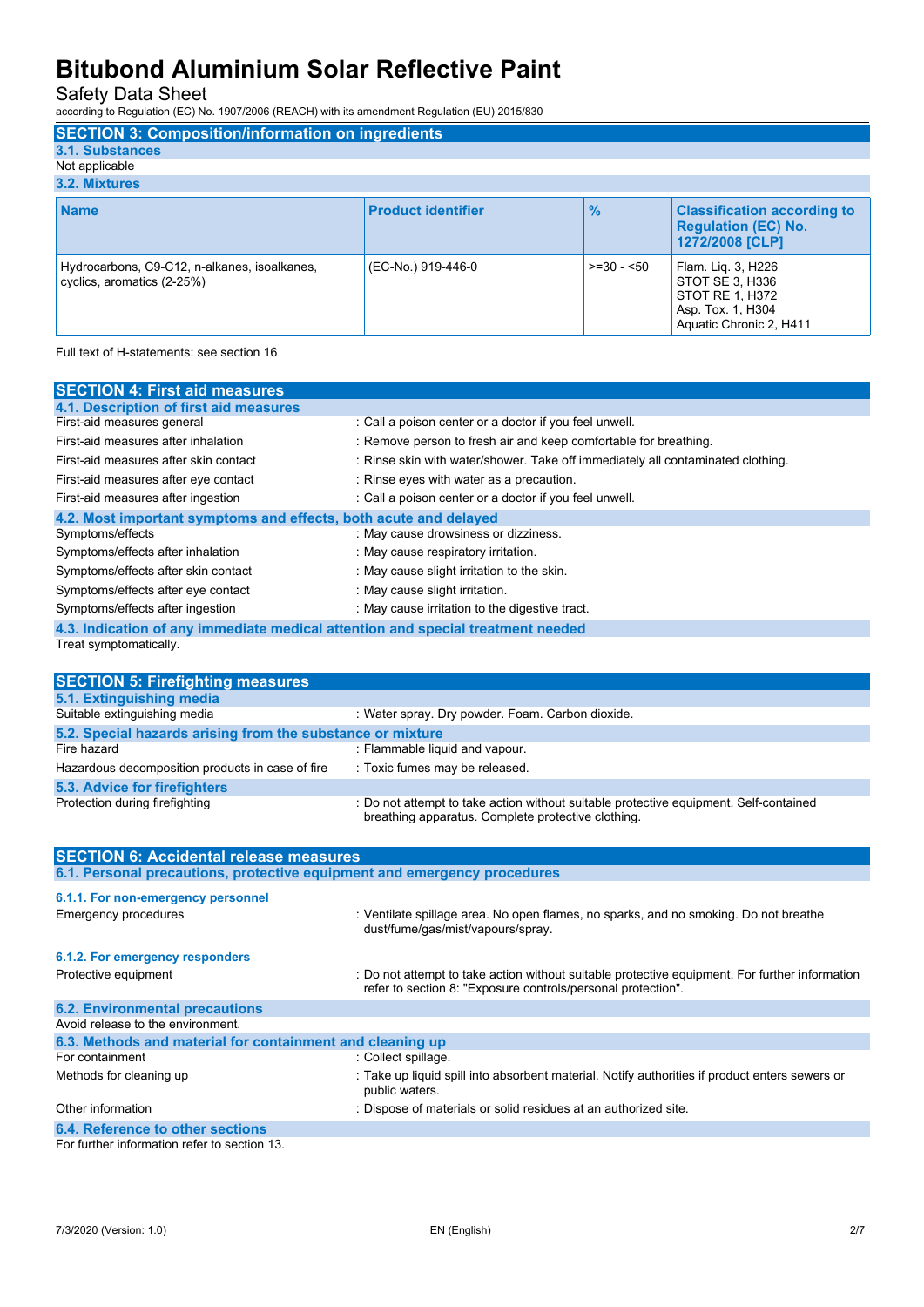Safety Data Sheet

according to Regulation (EC) No. 1907/2006 (REACH) with its amendment Regulation (EU) 2015/830

| <b>SECTION 7: Handling and storage</b>                            |                                                                                                                                                                                                                                                                                                                                                                                                                                                                          |
|-------------------------------------------------------------------|--------------------------------------------------------------------------------------------------------------------------------------------------------------------------------------------------------------------------------------------------------------------------------------------------------------------------------------------------------------------------------------------------------------------------------------------------------------------------|
| 7.1. Precautions for safe handling                                |                                                                                                                                                                                                                                                                                                                                                                                                                                                                          |
| Precautions for safe handling                                     | : Keep away from heat, hot surfaces, sparks, open flames and other ignition sources. No<br>smoking. Ground/bond container and receiving equipment. Use only non-sparking tools.<br>Take precautionary measures against static discharge. Flammable vapours may<br>accumulate in the container. Use explosion-proof equipment. Wear personal protective<br>equipment. Do not breathe dust/fume/gas/mist/vapours/spray. Use only outdoors or in a<br>well-ventilated area. |
| Hygiene measures                                                  | : Do not eat, drink or smoke when using this product. Always wash hands after handling the<br>product.                                                                                                                                                                                                                                                                                                                                                                   |
| 7.2. Conditions for safe storage, including any incompatibilities |                                                                                                                                                                                                                                                                                                                                                                                                                                                                          |
| <b>Technical measures</b>                                         | : Ground/bond container and receiving equipment.                                                                                                                                                                                                                                                                                                                                                                                                                         |
| Storage conditions                                                | : Store in a well-ventilated place. Keep cool. Keep container tightly closed. Store locked up.                                                                                                                                                                                                                                                                                                                                                                           |
| 7.3. Specific end use(s)                                          |                                                                                                                                                                                                                                                                                                                                                                                                                                                                          |
| No additional information available                               |                                                                                                                                                                                                                                                                                                                                                                                                                                                                          |

| <b>SECTION 8: Exposure controls/personal protection</b>                                                         |
|-----------------------------------------------------------------------------------------------------------------|
| <b>8.1. Control parameters</b>                                                                                  |
| No additional information available                                                                             |
| <b>8.2. Exposure controls</b>                                                                                   |
| Appropriate engineering controls:                                                                               |
| Ensure good ventilation of the work station.                                                                    |
| Hand protection:                                                                                                |
| Protective gloves                                                                                               |
| Eye protection:                                                                                                 |
| Safety glasses                                                                                                  |
| Skin and body protection:                                                                                       |
| Wear suitable protective clothing                                                                               |
| <b>Respiratory protection:</b>                                                                                  |
| In case of insufficient ventilation, wear suitable respiratory equipment                                        |
| the contract of the contract of the contract of the contract of the contract of the contract of the contract of |

### **Environmental exposure controls:**

Avoid release to the environment.

| <b>SECTION 9: Physical and chemical properties</b>         |                         |  |
|------------------------------------------------------------|-------------------------|--|
| 9.1. Information on basic physical and chemical properties |                         |  |
| Physical state                                             | : Liquid                |  |
| Colour                                                     | : Bronze/silver liquid. |  |
| Odour                                                      | : characteristic.       |  |
| Odour threshold                                            | : No data available     |  |
| pH                                                         | : No data available     |  |
| Relative evaporation rate (butylacetate=1)                 | : No data available     |  |
| Melting point                                              | : Not applicable        |  |
| Freezing point                                             | : No data available     |  |
| Boiling point                                              | : No data available     |  |
| Flash point                                                | : 40 $^{\circ}$ C       |  |
| Auto-ignition temperature                                  | : No data available     |  |
| Decomposition temperature                                  | : No data available     |  |
| Flammability (solid, gas)                                  | : Not applicable        |  |
| Vapour pressure                                            | : No data available     |  |
| Relative vapour density at 20 °C                           | : No data available     |  |
| Relative density                                           | : No data available     |  |
| Solubility                                                 | : No data available     |  |
| Log Pow                                                    | : No data available     |  |
| Viscosity, kinematic                                       | : No data available     |  |
| Viscosity, dynamic                                         | : No data available     |  |
| Explosive properties                                       | : No data available     |  |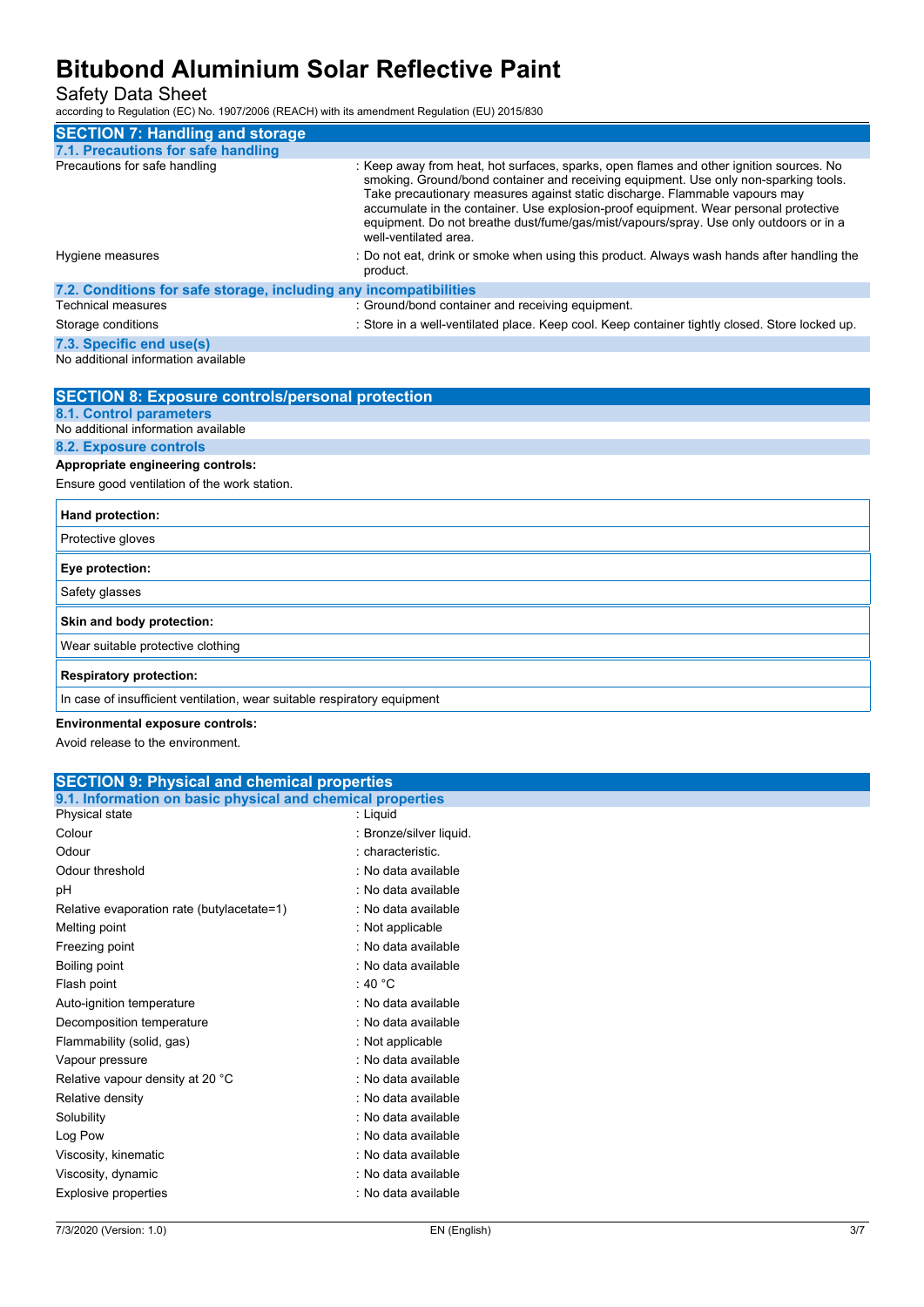Safety Data Sheet

according to Regulation (EC) No. 1907/2006 (REACH) with its amendment Regulation (EU) 2015/830

| Oxidising properties   | : No data available |
|------------------------|---------------------|
| Explosive limits       | : No data available |
| 9.2. Other information |                     |
| VOC content            | : 448 g/l           |

| <b>SECTION 10: Stability and reactivity</b>                                                     |
|-------------------------------------------------------------------------------------------------|
| <b>10.1. Reactivity</b>                                                                         |
| Flammable liquid and vapour.                                                                    |
| <b>10.2. Chemical stability</b>                                                                 |
| Stable under normal conditions.                                                                 |
| 10.3. Possibility of hazardous reactions                                                        |
| No dangerous reactions known under normal conditions of use.                                    |
| 10.4. Conditions to avoid                                                                       |
| Avoid contact with hot surfaces. Heat. No flames, no sparks. Eliminate all sources of ignition. |
| 10.5. Incompatible materials                                                                    |
| No additional information available                                                             |
|                                                                                                 |

**10.6. Hazardous decomposition products**

Under normal conditions of storage and use, hazardous decomposition products should not be produced.

| <b>SECTION 11: Toxicological information</b> |                                                                   |
|----------------------------------------------|-------------------------------------------------------------------|
| 11.1. Information on toxicological effects   |                                                                   |
| Acute toxicity (oral)                        | : Not classified                                                  |
| Acute toxicity (dermal)                      | $:$ Not classified                                                |
| Acute toxicity (inhalation)                  | : Not classified                                                  |
| Skin corrosion/irritation                    | : Not classified                                                  |
| Serious eye damage/irritation                | : Not classified                                                  |
| Respiratory or skin sensitisation            | : Not classified                                                  |
| Germ cell mutagenicity                       | : Not classified                                                  |
| Carcinogenicity                              | : Not classified                                                  |
| Reproductive toxicity                        | : Not classified                                                  |
| STOT-single exposure                         | : May cause drowsiness or dizziness.                              |
| STOT-repeated exposure                       | : Causes damage to organs through prolonged or repeated exposure. |
| Aspiration hazard                            | : Not classified                                                  |
|                                              |                                                                   |

| <b>SECTION 12: Ecological information</b>                                                                          |                                                    |
|--------------------------------------------------------------------------------------------------------------------|----------------------------------------------------|
| 12.1. Toxicity                                                                                                     |                                                    |
| Ecology - general                                                                                                  | : Toxic to aquatic life with long lasting effects. |
| Hazardous to the aquatic environment, short-term<br>(acute)                                                        | : Not classified                                   |
| Hazardous to the aquatic environment, long-term<br>(chronic)                                                       | : Toxic to aquatic life with long lasting effects. |
| 12.2. Persistence and degradability                                                                                |                                                    |
| No additional information available                                                                                |                                                    |
| 12.3. Bioaccumulative potential                                                                                    |                                                    |
| No additional information available                                                                                |                                                    |
| 12.4. Mobility in soil                                                                                             |                                                    |
| No additional information available                                                                                |                                                    |
| 12.5. Results of PBT and vPvB assessment                                                                           |                                                    |
| No additional information available                                                                                |                                                    |
| 12.6. Other adverse effects                                                                                        |                                                    |
| No additional information available                                                                                |                                                    |
| ------------<br><b>Contract Contract</b><br><b>Contract Contract Contract</b><br><b>Contract Contract Contract</b> |                                                    |

| <b>SECTION 13: Disposal considerations</b> |                                                                                               |
|--------------------------------------------|-----------------------------------------------------------------------------------------------|
| 13.1. Waste treatment methods              |                                                                                               |
| Waste treatment methods                    | : Dispose of contents/container in accordance with licensed collector's sorting instructions. |
| Additional information                     | : Flammable vapours may accumulate in the container.                                          |

#### **SECTION 14: Transport information** In accordance with ADR / RID / IMDG / IATA / ADN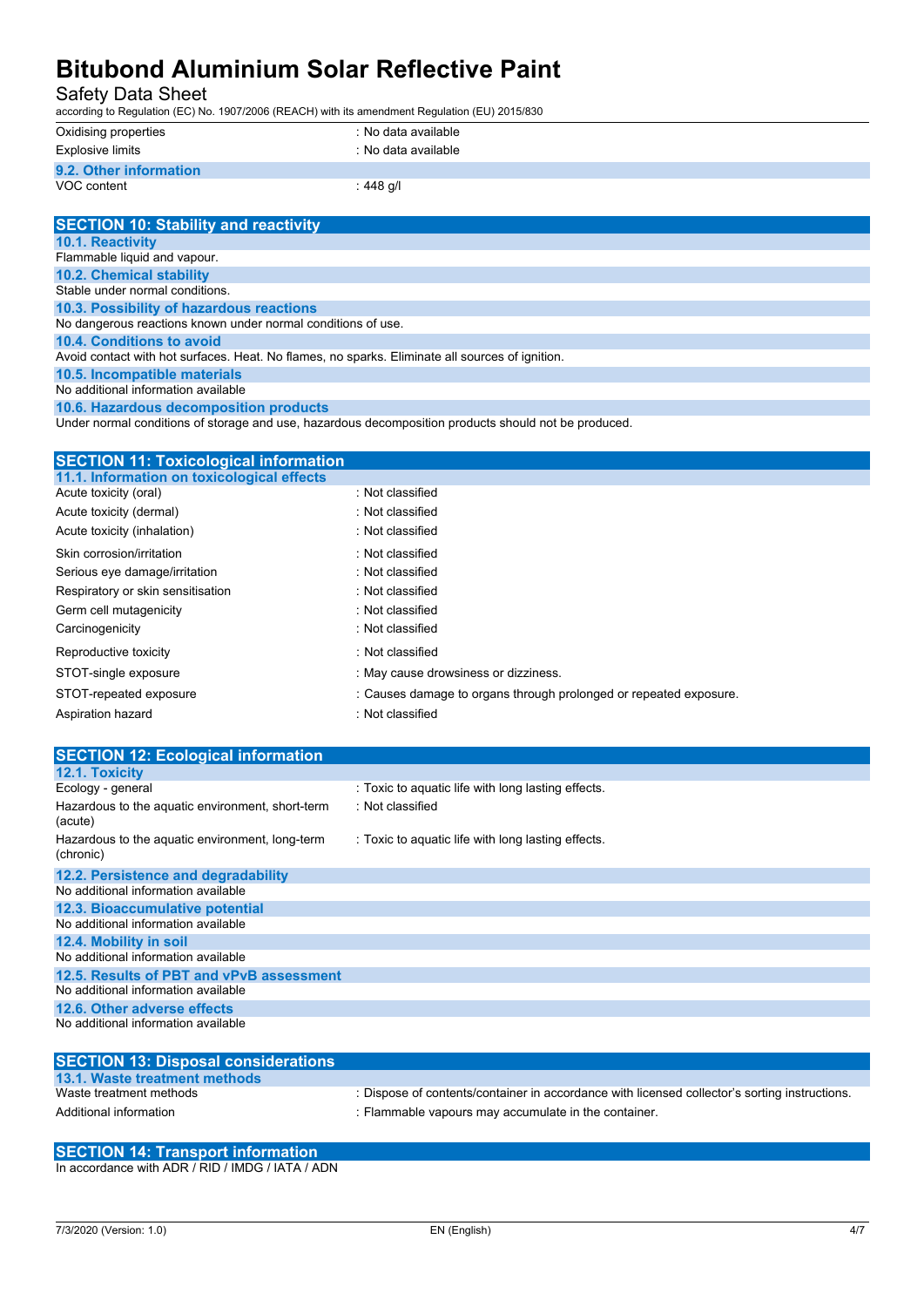Safety Data Sheet

according to Regulation (EC) No. 1907/2006 (REACH) with its amendment Regulation (EU) 2015/830

| <b>ADR</b>                                                   | <b>IMDG</b>                                                     | <b>IATA</b>                                | <b>ADN</b>                                 | <b>RID</b>                                 |
|--------------------------------------------------------------|-----------------------------------------------------------------|--------------------------------------------|--------------------------------------------|--------------------------------------------|
| 14.1. UN number                                              |                                                                 |                                            |                                            |                                            |
| <b>UN 1263</b>                                               | <b>UN 1263</b>                                                  | <b>UN 1263</b>                             | <b>UN 1263</b>                             | <b>UN 1263</b>                             |
| 14.2. UN proper shipping name                                |                                                                 |                                            |                                            |                                            |
| <b>PAINT</b>                                                 | PAINT                                                           | Paint                                      | <b>PAINT</b>                               | <b>PAINT</b>                               |
| <b>Transport document description</b>                        |                                                                 |                                            |                                            |                                            |
| UN 1263 PAINT, 3, III,                                       | UN 1263 PAINT, 3, III,                                          | UN 1263 Paint, 3, III,                     | UN 1263 PAINT, 3, III,                     | UN 1263 PAINT, 3, III,                     |
| (D/E),<br>ENVIRONMENTALLY<br><b>HAZARDOUS</b>                | <b>MARINE</b><br>POLLUTANT/ENVIRONME<br><b>NTALLY HAZARDOUS</b> | <b>ENVIRONMENTALLY</b><br><b>HAZARDOUS</b> | <b>ENVIRONMENTALLY</b><br><b>HAZARDOUS</b> | <b>ENVIRONMENTALLY</b><br><b>HAZARDOUS</b> |
| 14.3. Transport hazard class(es)                             |                                                                 |                                            |                                            |                                            |
| 3                                                            | 3                                                               | 3                                          | 3                                          | 3                                          |
| U                                                            | Ü                                                               | ÿ                                          | $\mathbf{Z}$                               | y                                          |
| 14.4. Packing group                                          |                                                                 |                                            |                                            |                                            |
| III                                                          | Ш                                                               | Ш                                          | Ш                                          | Ш                                          |
| <b>14.5. Environmental hazards</b>                           |                                                                 |                                            |                                            |                                            |
| Dangerous for the<br>environment: Yes                        | Dangerous for the<br>environment: Yes<br>Marine pollutant : Yes | Dangerous for the<br>environment: Yes      | Dangerous for the<br>environment: Yes      | Dangerous for the<br>environment: Yes      |
| No supplementary information available                       |                                                                 |                                            |                                            |                                            |
| 14.6. Special precautions for user                           |                                                                 |                                            |                                            |                                            |
| <b>Overland transport</b>                                    |                                                                 |                                            |                                            |                                            |
| Classification code (ADR)                                    | : F1                                                            |                                            |                                            |                                            |
| Special provisions (ADR)                                     |                                                                 | : 163, 367, 650                            |                                            |                                            |
| Limited quantities (ADR)<br>Excepted quantities (ADR)        | : 51<br>: E1                                                    |                                            |                                            |                                            |
| Packing instructions (ADR)                                   |                                                                 | : P001, IBC03, LP01, R001                  |                                            |                                            |
| Special packing provisions (ADR)                             | $:$ PP1                                                         |                                            |                                            |                                            |
| Mixed packing provisions (ADR)                               |                                                                 | : MP19                                     |                                            |                                            |
| Portable tank and bulk container instructions<br>(ADR)       | : T2                                                            |                                            |                                            |                                            |
| Portable tank and bulk container special provisions<br>(ADR) |                                                                 | : TP1, TP29                                |                                            |                                            |
| Tank code (ADR)                                              |                                                                 | : LGBF                                     |                                            |                                            |
| Vehicle for tank carriage                                    | $:$ FL                                                          |                                            |                                            |                                            |
| Transport category (ADR)                                     | : 3                                                             |                                            |                                            |                                            |
| Special provisions for carriage - Packages (ADR)             | : V12                                                           |                                            |                                            |                                            |
| Special provisions for carriage - Operation (ADR)            | $\cdot$ S2                                                      |                                            |                                            |                                            |
| Hazard identification number (Kemler No.)                    | $\therefore$ 30                                                 |                                            |                                            |                                            |
| Orange plates                                                |                                                                 | 30<br>1263                                 |                                            |                                            |
| Tunnel restriction code (ADR)                                | : D/E                                                           |                                            |                                            |                                            |
| EAC code                                                     |                                                                 | $\cdot$ $\cdot$ 3YE                        |                                            |                                            |
| <b>Transport by sea</b>                                      |                                                                 |                                            |                                            |                                            |
| Special provisions (IMDG)                                    |                                                                 | : 163, 223, 367, 955                       |                                            |                                            |
| Limited quantities (IMDG)                                    | :5L                                                             |                                            |                                            |                                            |
| Excepted quantities (IMDG)<br>Packing instructions (IMDG)    | $\div$ E1                                                       | : P001, LP01                               |                                            |                                            |
| Special packing provisions (IMDG)                            | $:$ PP1                                                         |                                            |                                            |                                            |
| 7/3/2020 (Version: 1.0)                                      |                                                                 | EN (English)                               |                                            | 5/7                                        |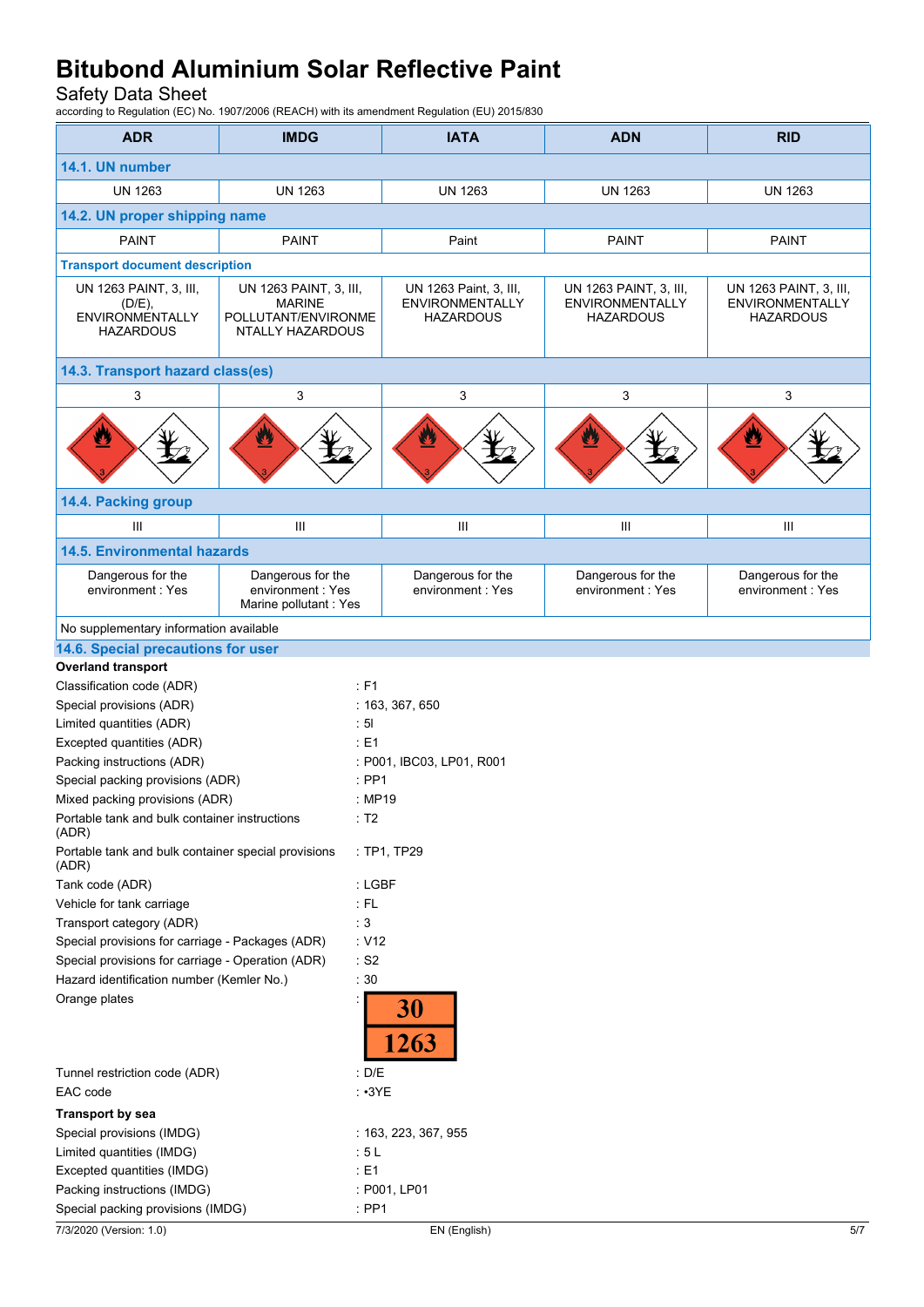### Safety Data Sheet

according to Regulation (EC) No. 1907/2006 (REACH) with its amendment Regulation (EU) 2015/830

| IBC packing instructions (IMDG)                                          | : IBCO3                                                |
|--------------------------------------------------------------------------|--------------------------------------------------------|
| Tank instructions (IMDG)                                                 | : T2                                                   |
| Tank special provisions (IMDG)                                           | : TP1, TP29                                            |
| EmS-No. (Fire)                                                           | : F-E                                                  |
| EmS-No. (Spillage)                                                       | : S-E                                                  |
| Stowage category (IMDG)                                                  | : A                                                    |
| Properties and observations (IMDG)                                       | : Miscibility with water depends upon the composition. |
| Air transport                                                            |                                                        |
| PCA Excepted quantities (IATA)                                           | : E1                                                   |
| PCA Limited quantities (IATA)                                            | : Y344                                                 |
| PCA limited quantity max net quantity (IATA)                             | : 10L                                                  |
| PCA packing instructions (IATA)                                          | :355                                                   |
| PCA max net quantity (IATA)                                              | :60L                                                   |
| CAO packing instructions (IATA)                                          | : 366                                                  |
| CAO max net quantity (IATA)                                              | : 220L                                                 |
| Special provisions (IATA)                                                | : A3, A72, A192                                        |
| ERG code (IATA)                                                          | : 3L                                                   |
| Inland waterway transport                                                |                                                        |
| Classification code (ADN)                                                | : F1                                                   |
| Special provisions (ADN)                                                 | : 163, 367, 650                                        |
| Limited quantities (ADN)                                                 | :5L                                                    |
| Excepted quantities (ADN)                                                | : E1                                                   |
| Equipment required (ADN)                                                 | : PP, EX, A                                            |
| Ventilation (ADN)                                                        | $:$ VE01                                               |
| Number of blue cones/lights (ADN)                                        | $\colon 0$                                             |
| <b>Rail transport</b>                                                    |                                                        |
| Classification code (RID)                                                | $:$ F1                                                 |
| Special provisions (RID)                                                 | : 163, 367, 650                                        |
| Limited quantities (RID)                                                 | : 5L                                                   |
| Excepted quantities (RID)                                                | : E1                                                   |
| Packing instructions (RID)                                               | : P001, IBC03, LP01, R001                              |
| Special packing provisions (RID)                                         | : PP1                                                  |
| Mixed packing provisions (RID)                                           | : MP19                                                 |
| Portable tank and bulk container instructions (RID)                      | : T2                                                   |
| Portable tank and bulk container special provisions<br>(RID)             | : TP1, TP29                                            |
| Tank codes for RID tanks (RID)                                           | : LGBF                                                 |
| Transport category (RID)                                                 | $\therefore$ 3                                         |
| Special provisions for carriage - Packages (RID)                         | : W12                                                  |
| Colis express (express parcels) (RID)                                    | :CE4                                                   |
| Hazard identification number (RID)                                       | :30                                                    |
| 14.7. Transport in bulk according to Annex II of Marpol and the IBC Code |                                                        |

Not applicable

#### **SECTION 15: Regulatory information**

**15.1. Safety, health and environmental regulations/legislation specific for the substance or mixture**

#### **15.1.1. EU-Regulations**

Contains no REACH substances with Annex XVII restrictions

Contains no substance on the REACH candidate list

Contains no REACH Annex XIV substances

Contains no substance subject to Regulation (EU) No 649/2012 of the European Parliament and of the Council of 4 July 2012 concerning the export and import of hazardous chemicals.

Contains no substance subject to Regulation (EU) No 2019/1021 of the European Parliament and of the Council of 20 June 2019 on persistent organic pollutants

VOC content : 448 g/l